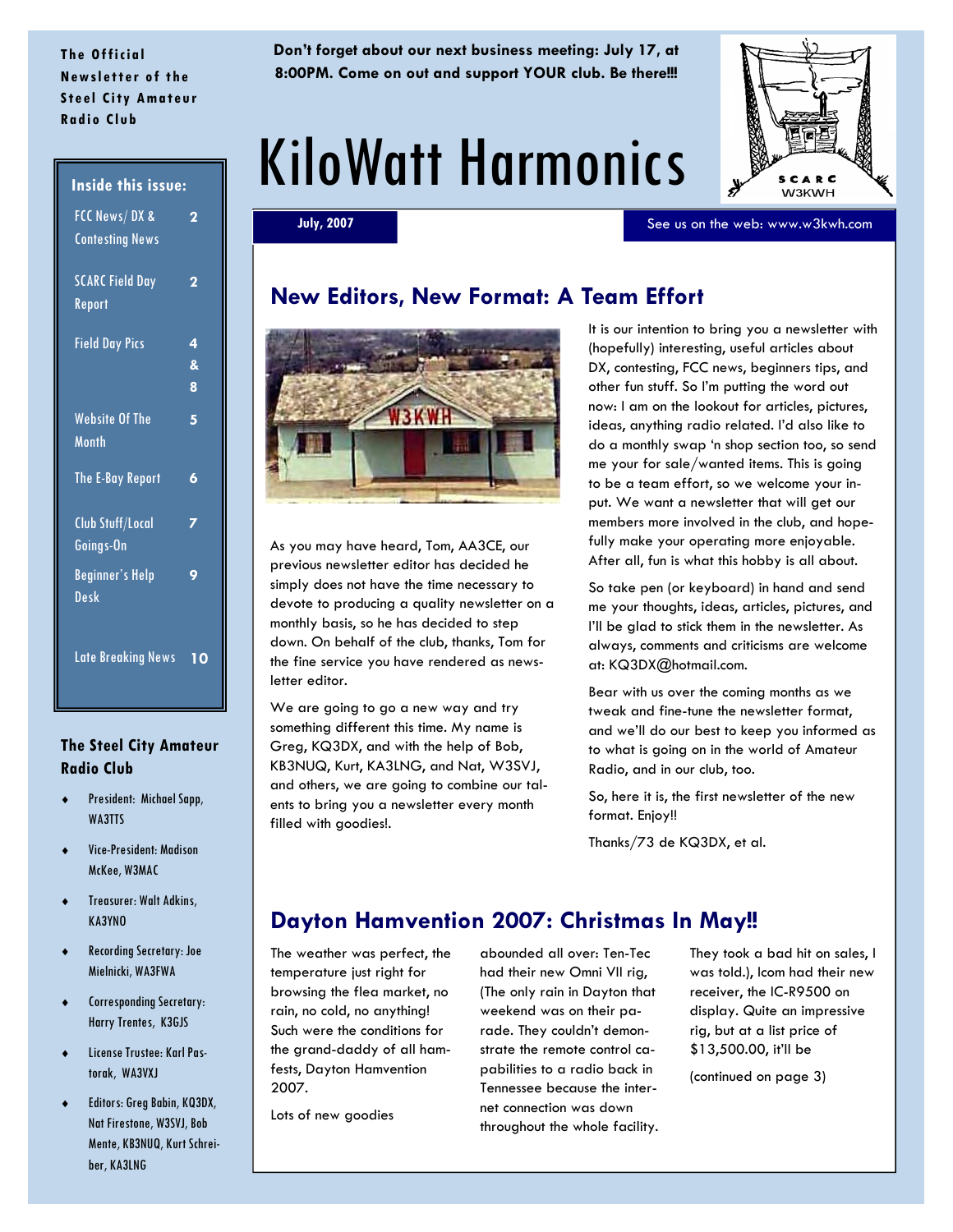## **Senate Bill SB-884: We need your help!! (FCC/Regulatory News)**

 The Pennsylvania Senate is now considering Senate Bill SB884, which would codify the federal PRB-1 regulation into Pennsylvania law. If passed, it would make it more difficult for Pennsylvania municipalities to enact regulations restricting and limiting amateur antenna installations. Your support is needed! Call your State Senator, and let him/her know that you support this important piece of legislation. Let them know the im-

The Steel City Amateur Radio Club is a not-for-profit organization as defined under the IRS Rules and Regulations Section 501(c)(3)

Contents copyright 2007, The Steel City Amateur Radio Club. Reprints/quotes permitted provided credit is given to author and the Steel City Amateur Radio Club.

portance of Amateur Radio and the role it plays in emergencies, disasters, and most importantly, homeland security. To read the actual bill, go to:

### http://

www.legis.state.pa.us/ CFDOCS/Legis/PN/Public/ btCheck.cfm? txtType=HTM&sessYr=2007 &sess-Ind=0&billBody=S&billTyp= B&billNbr=0884&pn=1076

**CC** Federal Communications<br>Commission

To find your state senator, go to:  $\frac{http://}{http://}$ www.legis.state.pa.us/ cfdocs/legis/home/ session.cfm Enter your zip code in the upper right-hand corner of the page, then click "GO". Please do it soon, before it's too late!! (Thanks to: Larry O'Toole, K3LBP, WPA Section Manager)

Arkansas Sen. Mark Pryor filed a bill on June 14 in the U.S. Senate calling on the FCC to conduct a study on

the interference caused by broadband transmissions over power lines, aka BPL. If passed, Senate Bill 1629 would require the FCC to conduct and submit to the Committee on Commerce, Science and Transportation of the Senate and the Committee on Energy and Commerce of the House of Representatives, a report on a study of the interference potential of systems for the transmission of broadband internet services over power lines. (Thanks: ARRL Letter)

### **DX'ing/Contesting News**

Announced at the Dayton lt became a DXCC entity on demand (Con't on pg. 5) Hamvention DX Forum. Ducie Island: 13 ops, including Martti Laine, OH2BH are going to activate this rare one in February, 2008. Part of the Pitcairn Islands since 1902, it is located 540KM east of Pitcairn, and has a total land area of .7sq. KM.

Nov. 16, 2001. They plan to be on for about 11 days starting Feb. 11. This one will be in high

One of the operator positions at Scarborough Reef, BS7H. How'd you like to be on this in the middle of the night, with the only light from MILES around coming from your rigs display?? Just don't lean back and doze off in that chair!! (Courtesy of the BS7H crew)

**SCARC Field Day A Big Success!** 

A big "Thanks" to all those who turned out to help/operate in our annual Field Day event. It seems that everything played well, no problems with equipment or antennas or any of that "Murphy" stuff. Lots of folks came together to help make this year's event a success.

Our QSO/Band/Mode breakdown is as follows: Total CW QSO's: 131,

Total SSB QSO's: 460 Total Digital QSO's: 42. Grand QSO total: 633. Breakdown by band: 80M: 14 CW, 133 SSB—Total 80M QSO's: 147. 40M: 60CW, 163 SSB, 37 Digital—Total 40M QSO's: 260. 20M: 57 CW, 164 SSB, 5 Digital—Total 20M QSO's: 226. Our score was 1612 points. Keep in mind that this is the UNOFFICIAL tally. Thanks to all those who came out and supported our effort: KA3LNG, K3LAB, W3MAC, WQ3T, WA3VXJ, W3WTW, WB3AGB, KA3YNO, WA3TTS, WA3FWA, W3RJM, N3EQP, WA3RVD, KA3JKS, KB3PHJ, W3SVJ, KQ3DX, W3JQJ, W3RTM and KB3NUQ. ( See the pictures & more info on Pages 4 & 8)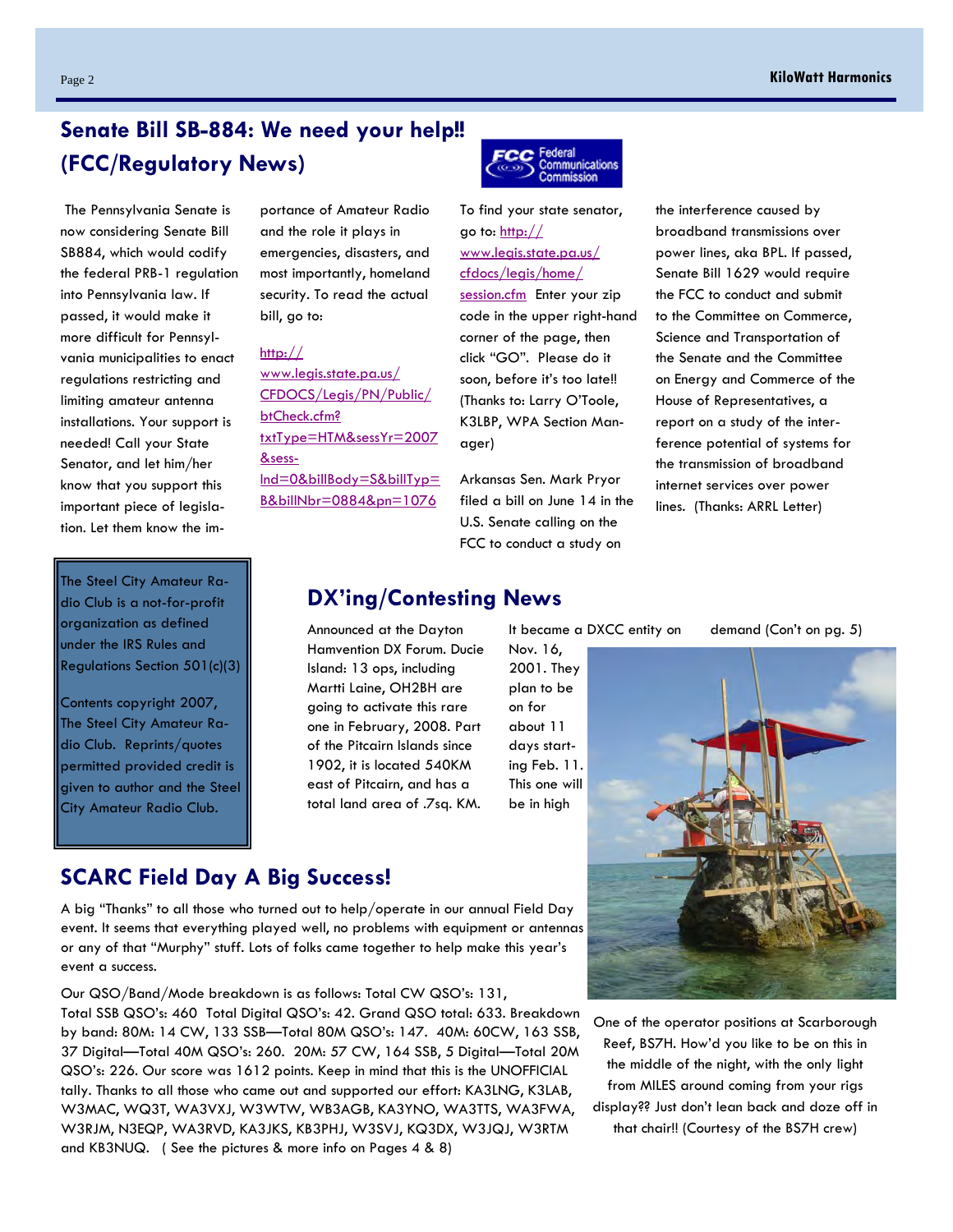

 *The Ten-Tec Omni VII (Photo courtesy Ten-Tec)* 

### **Dayton Hamvention 2007: Christmas In May! (con't)**

interesting to see how many people pony up the cash for a receiver-only rig. ( I only paid \$12,600.00 for a new car last year!!)

Hilberling, a German company had their new PT-8000 transceiver on display too. From what I heard, they don't know what the rig will retail for in the U.S., but I heard \$15,000.00 was being kicked around. Another VERY impressive piece of engineering, with the face available in a multitude of bright colors.

If software-defined-radios are more to your liking, the Flex Radio Systems FLEX-5000 was a very popular display in the hall. Lots of Amateurs expressed interest in this radio, loaded with all kinds of cool state-of-the-art features. (Could this be the future of Amateur Radio?? Time will tell.)

The DX forum was standing-room only with an excellent presentation of the recent Scarborough Reef DXpedition, Riley Hollingsworth of the FCC was in attendance at the FCC Forum, which was also well attended.

I thought Hamvention was well attended this year, but the numbers were down this year over last. This year's official tally was 19,318. I believe last year it was around 22-23,000. Kinda disappointing since hamfests in Charlotte (N.C.) and Orlando (FL.) reported BIG increases this year. Was it the price of gas?? The ticket price?? Hotel costs?? Time will tell. Hopefully next year will see a reverse in the declining attendance there.



The IC-R9500 receiver. Very impressive, very BIG!! So's the price: \$13,500.00

(Photo courtesy Icom)

The Hilberling PT-8000, from Germany. Another very impressive rig! That's the power supply for it, to the right.

(Photo courtesy Hilberling)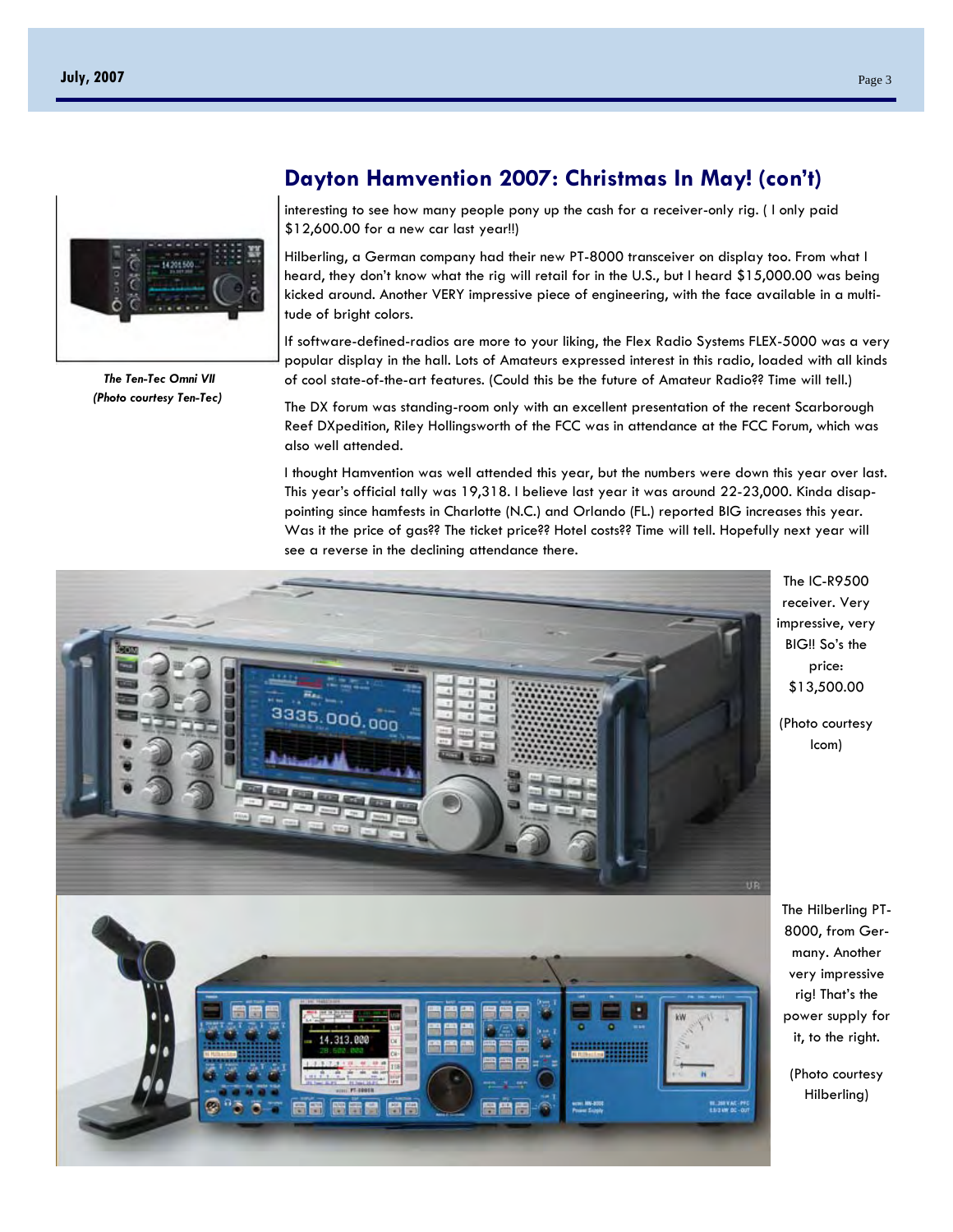# **Field Day Pics !!!!**

An important conference of some sort going on at KQ3DX's truck

Photo courtesy of Matt, W3JQJ

We operated 3E in this years Field Day event and logged a total of 633 QSOs on all bands/modes. Total QSO points were 806 with a power multiplier of x2 resulting in a claimed score of 1612. Additionally, we also claimed 380 bonus points for operating 100% emergency power, and for youth participation.





Kurt, KA3LNG operating on 20M SSB Saturday

WQ3T & W3WTW setting up the logging and digital stuff in the HF studio.

Many thanks to those who came out to make our Field Day soiree a big success!! My apologies if I inadvertently left anyone's call off of the list on Page 2. Your participation was appreciated, too!

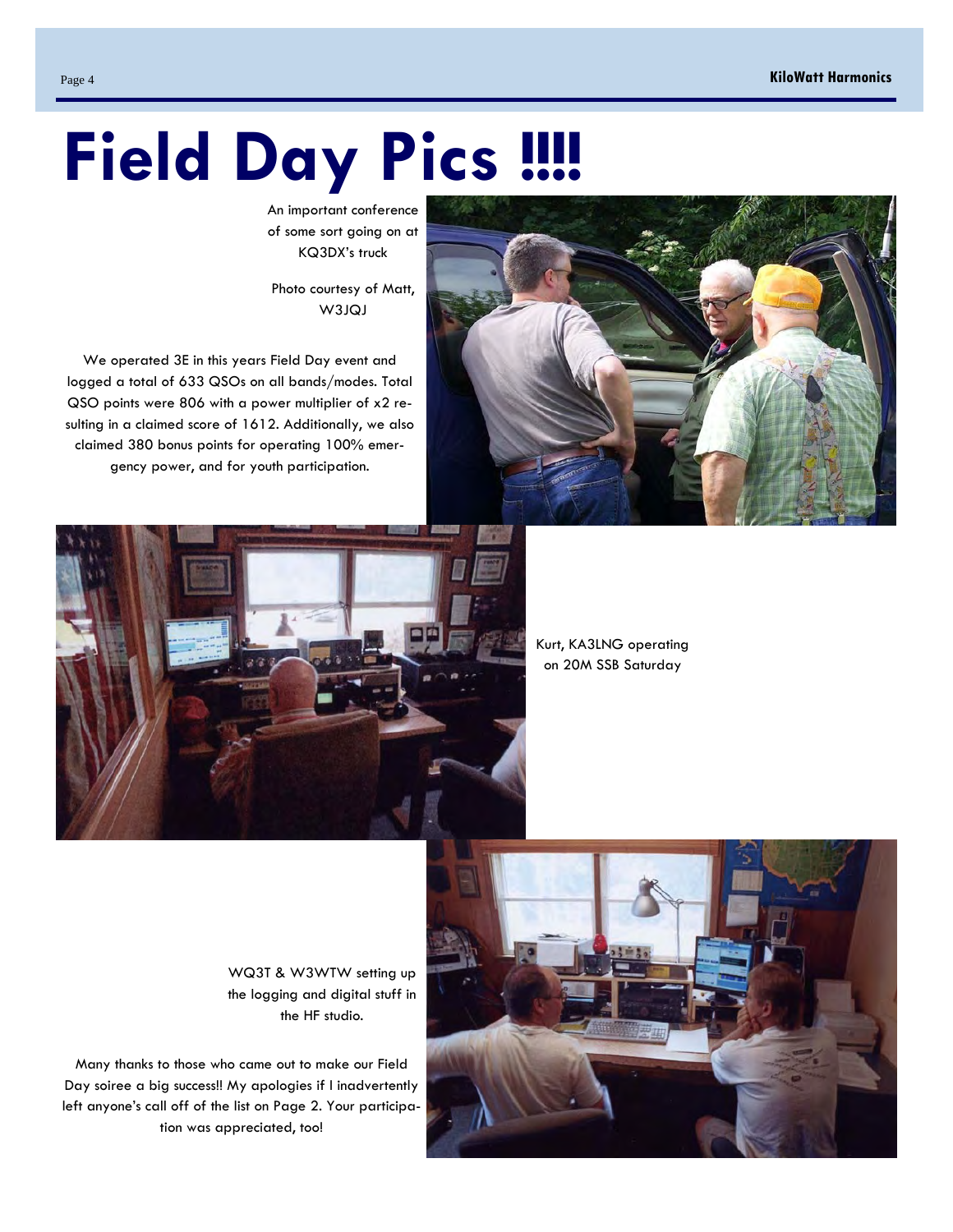### Page 5 **KiloWatt Harmonics**

### **DX/Contest News (con't from page 2)**

 so be sure and mark your calendars for this one. For more information, check out their website at: www.vp6dx.com.

Don't forget about the IARU HF Championship, July 14- 15. The fun starts at 1200Z on Saturday and ends at 1200Z on Sunday. This is a fun little event with lots of activity planned by many DX stations. A great way to increase your country count without tying up the whole weekend. Exchange is a

Don't forget to attend our next monthly business meeting. It'll be held on July 17, at the Clubhouse. Please plan to attend and support YOUR club!! 8:00PM, BE THERE!

Come on out to the social meetings too, held every Wednesday evening, except the Wednesday after the Tuesday business meeting.

signal report and your IARU zone. (BTW we are in IARU/ ITU Zone 8.)

The N8S Swain's Island logs are now online: www.yt1ad.info/n8s/

So are the BS7H Scarborough Reef logs: www.scarboroughreef.com

Also this month we have the CQ WW VHF Contest, July 21-22, so make plans to participate in this one from the club.



Pictures courtesy of the BS7H crew



### **Kenwood And JVC To Merge**

 Kenwood Corporation has agreed to merge with the Victor Company of Japan (JVC), under a holding company. With the final details to be worked out by the end of the month, Kenwood will buy nearly \$161.5 million in JVC shares, possibly as early this summer, raising its stake

to 13%. Matsushita Electric Industrial Co., which owns JVC, will sell part of its 52.7% ownership in JVC to Kenwood's top shareholder, The Sparx Group. JVC and Kenwood will integrate operations in 2008, and when they do, Matsushita will sell the remainder of its JVC

shares to the holding company. The holding company stock will be listed, instead of Kenwood and JVC. Does this mean the end of the Kenwood name in Amateur Radio? Stay tuned, we'll see how it pans out!

(Thanks: ARRL Website)

### **Website Of The Month**

This is a monthly feature I dreamt up, designed to highlight a different website every month that I hope our members will find interesting and useful. Ye olde editor's disclaimer: I have no pecuniary or monetary interest in the sites listed herein. I'm simply trying to make for interesting reading. Enjoy!! Thanks/73 de KQ3DX

Our first website of the month is not really a website but more of a search engine. It's called "StumbleUpon" and is designed as an add-in to Microsoft's Internet Explorer. It docks right up on top with the other toolbars. Why am I highlighting this as website of the month? Well, one of the coolest things you can do with this is to search for a subject based on a particular keyword.

Simply click on the button labeled "Stumble by Keyword", type in "Amateur Radio", and a whole slew of radio-related websites will be displayed, one at a time, whenever you click on the "Stumble" button. I found a whole bunch of sites I never knew existed, and I think you'll like this one as it will bring sites to your attention that you never knew existed either. Best of all it's a FREE download!! No membership or dues required.

So check it out at www.stumbleupon.com. I think you'll like it, as it will come in handy for finding other interesting websites as well.

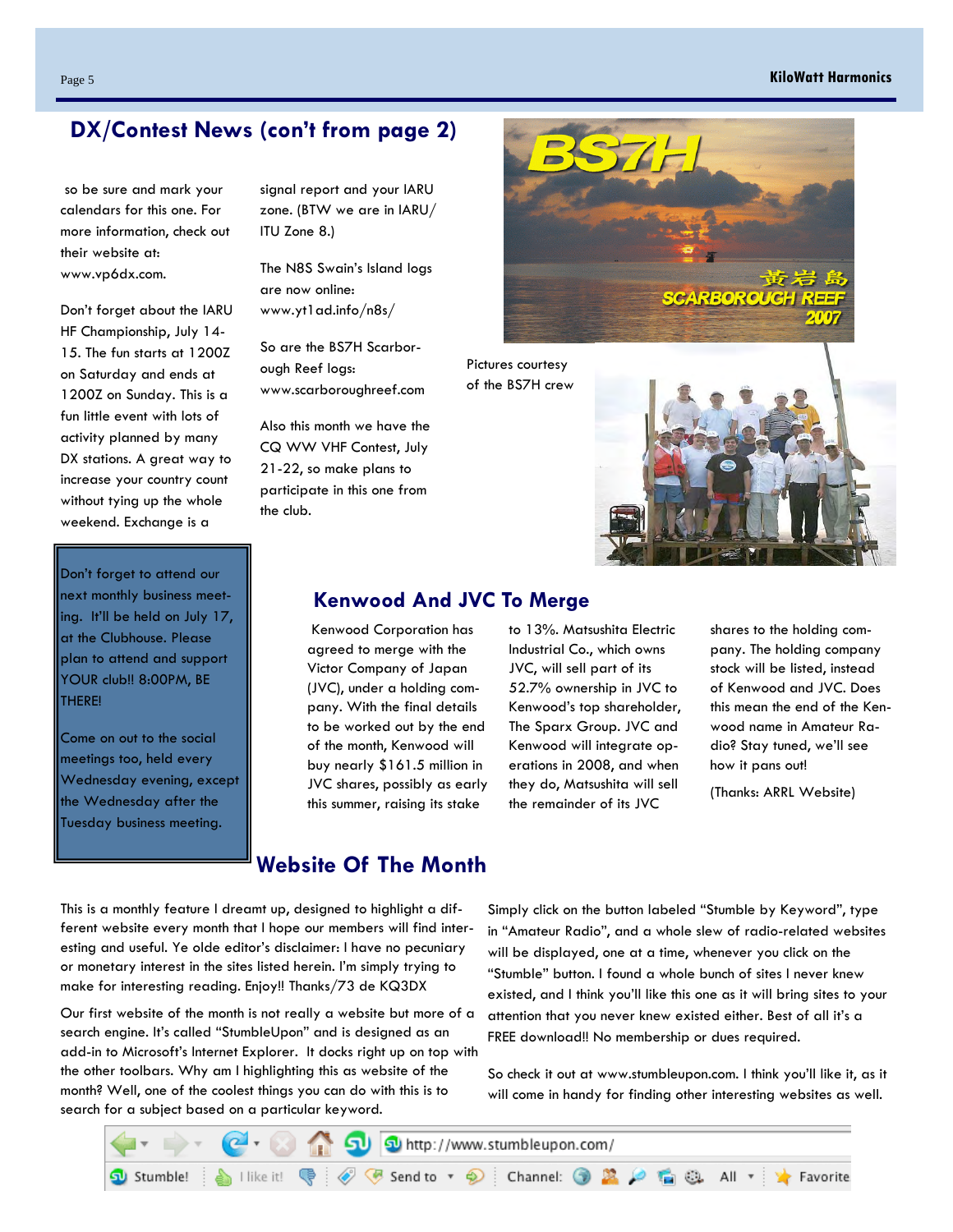### Page 6 **KiloWatt Harmonics**

 Another monthly feature I dreamt up! Here, I'll try to highlight some of the more interesting goings-on on E-Bay. Ye olde editor's disclaimer: I have no interest, pecuniary or monetary in any of the merchandise listed herein. I'm simply trying to make for interesting reading and to report on some of the interesting stuff I found on E-Bay. Enjoy!! Thanks/73, de KQ3DX

This month's topic: "Interesting miscellaneous stuff I found while browsing E-Bay's radio pages."

By far, the most interesting thing I found on E-Bay this month was a complete Heathkit radio and associated equipment auction. It consisted of just about every

SB-series radio Heath made, plus the old Shawnee, Pawnee & Mohican radios, PLUS a whole slew of watt meters, phone patches, speakers, a Heath 2200 watt gas generator, (I didn't know there was such a thing), plus manuals for all the SB and HWseries equipment.

The first time around, a bidder exercised the buy-it-now price of \$8550.00. Yes, you read it right. Apparently, however, he had second thoughts and reneged on his offer. The second time around it went to \$3050.00, but the reserve price was not met, so it went unsold. Ooh!! I almost forgot; don't forget to include the shipping costs: An additional \$980.00!!!

Another interesting item I found was a complete Collins station that consisted of a 75s3-B receiver, a 32s-3 transmitter, a 312b-4 station control, a 312b-3 power supply cabinet, and a 516f-2 power supply. Most Collins gear was/is well cared for, due to the fact you had to sell your first born to pay for the stuff. This listing was no exception, with the items listed in excellent to mint condition. This one even included the original manuals, boxes and cables. It even has the original sales receipts! Not surprisingly, this one is seeing a LOT of activity. Final selling price: \$3500.00. Not bad for equipment that is about 50 years old!

Picture from the Heathkit radio auction described at left



Part of the complete Collins station up for grabs on E-Bay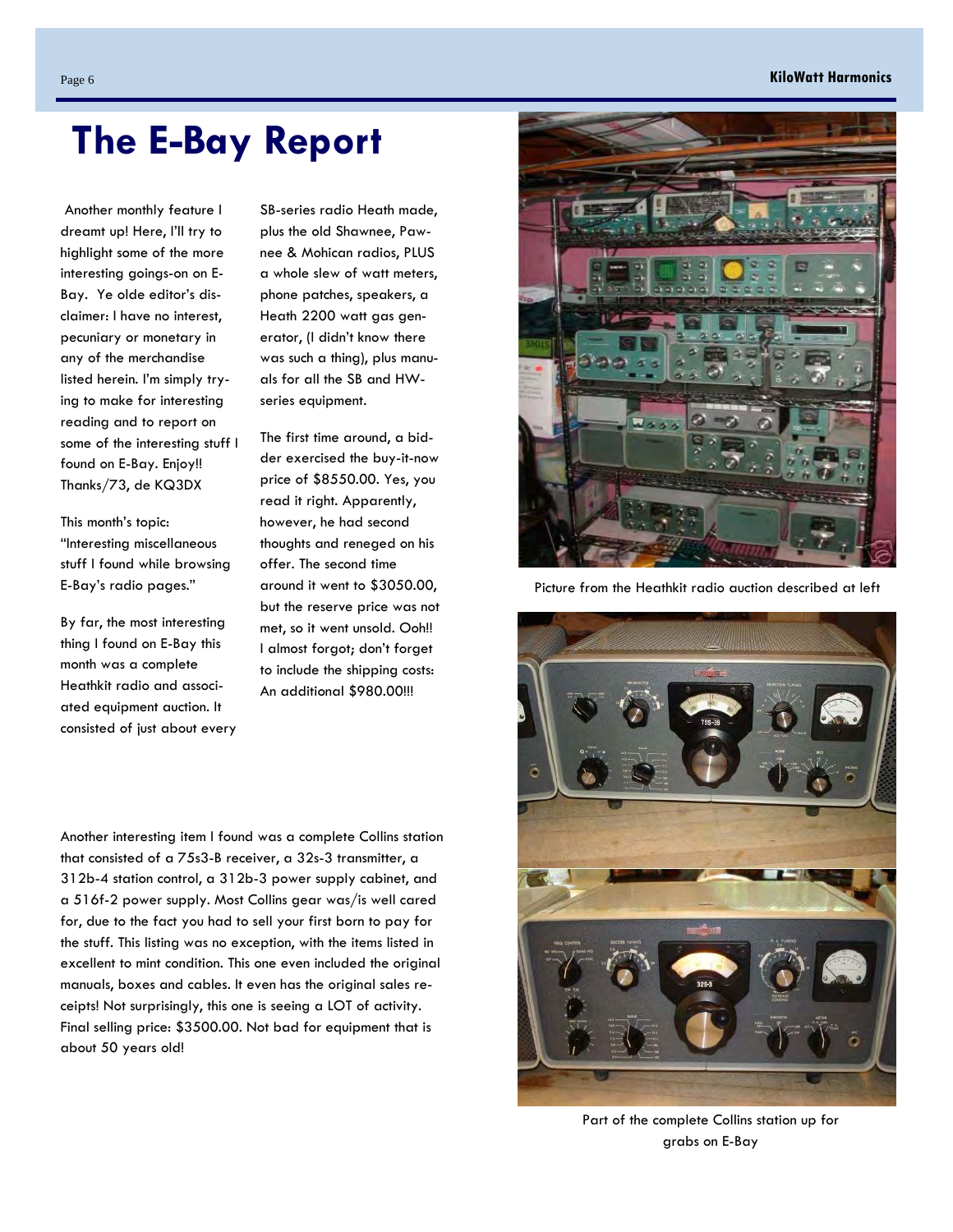# **Club Stuff/Local Goings-on**

Minutes of the Steel City ARC Business Meeting, Tues 19 June '07

The meeting was called to order by Club President Mike Sapp, WA3TTS at 8:00PM. The Pledge of Allegiance was recited and followed by a moment of silence for our Silent Keys. 22 members and 3 guests answered the roll call. Minutes of the May, 2007 business meeting were E-Mailed to SCARC members via the SCARC E-Mail reflector and were not read tonight. The treasurer's report was given by Nate, W3SVJ, in the absence of Treasurer Walt, KA3YNO and was accepted by the membership.

#### **Committee Reports**:

**Technical:** Mike, WA3TTS reported that all filters worked to keep the VHF/UHF radios playing properly during the recent contest. He also has a new 1296MHz beacon transmitting for the club site.

**Newsletter:** We will need a new newsletter editor. Mike, WA3TTS suggests that we form a newsletter committee so there would be more than one editor to make up an edition in the event that another is not available to publish it on time.

**Ways and means:** Joe, WA3FWA read the recent mail received by the club: a second place club certificate for the last Breezeshooters ground wave contest, an appeal from the Somerset County ARC to attend their hamfest on 15 July, and a commercial request to fill out forms for a Phase I Environmental Site Assessment for the AT&T tower lease. (Comments were that we are not obligated to do so.) Mike, WA3TTS still has toroids available for purchase for all your RFI fixes. Tim, W3WTW only needs your E-Mail address to put you on the club's E-Mail list for you to receive bulk membership mail.

**Contests**: Mike, WA3TTS reported that 6 members worked the June VHF contest. We will operate Field Day as category 3E this coming weekend  $(6/23-6/24)$ . Appropriate funds will be dispersed to cover food, drinks and fuel for the generators.

**Volunteer Exams:** Mark, AI3J reported that 3 of the 4 applicants passed their exams given Monday, 18 June.

**Public Service:** Lloyd, KA3MSE reported that the Pittsburgh Vintage Grand Prix is the next event needing Amateur coverage. Bob, W3RJM will organize and participate in a special event station for the PVGP.

**Web Site:** Tim, W3WTW said that the site upgrades are ongoing. He has a new logging program that networks on all 3 PC's. The newest computer is running Windows Vista, which we will need to learn. W3RJM has offered to train anyone interested in learning the Windows Vista OS. The new PC came with a printer/scanner whose use is yet to be determined, since we now have 2 laser printers up and running.

**Clubhouse Report:** Karl, WA3VXJ said that Rick (our neighbor), trimmed the shrubs and weeds along the club road and that he and Tim trimmed the yews in front of the clubhouse. Bob, WB3HDI cleared the gutters of tree leaves. John, N3EQP offered to determine what new books are needed for the club library.

**Old Business:** Matt, W3JQJ would like a new club member roster. The online roster needs updated.

**New Business:** Greg, KQ3DX wants the triband Yagi freed from the trees that have grown up through the elements, but Karl, WA3VXJ cautions that those trees are not on our property.

**Good of the Order:** Joe, W3BC said that his code class is in progress on Thursdays at 7:00PM. Bob, KB3NUQ has sent requests to state politicians to visit us on Field Day. He also sent an Amateur Radio article to the Allegheny West Magazine for possible publication. Tim, W3WTW wants desk and PC mics for our equipment.

**Motion to adjourn:** By Mike, WA3TTS

**50/50 Raffle:** won by Joe, W3BC

**Minutes submitted by Recording Secretary, Joe, WA3FWA** 

Bob, W3RJM is looking for volunteers to man a special event station (W3P) commemorating the 25th anniversary of the Pittsburgh Vintage Grand Prix. Operation will be from the SCARC clubhouse from 11:00AM to 6:00PM on July 14-15, both days. If you are interested, shoot Bob an E-Mail at: W3RJM@comcast.net, and he will add you to the list of operators. Thanks, Bob for setting this one up! Also, if you are interested in working the PVGP as a volunteer radio operator, let Corky, N3MJP know by calling 724-626-0873, or 724-217-5458. Radio operators are always needed and this is a really fun event to volunteer for!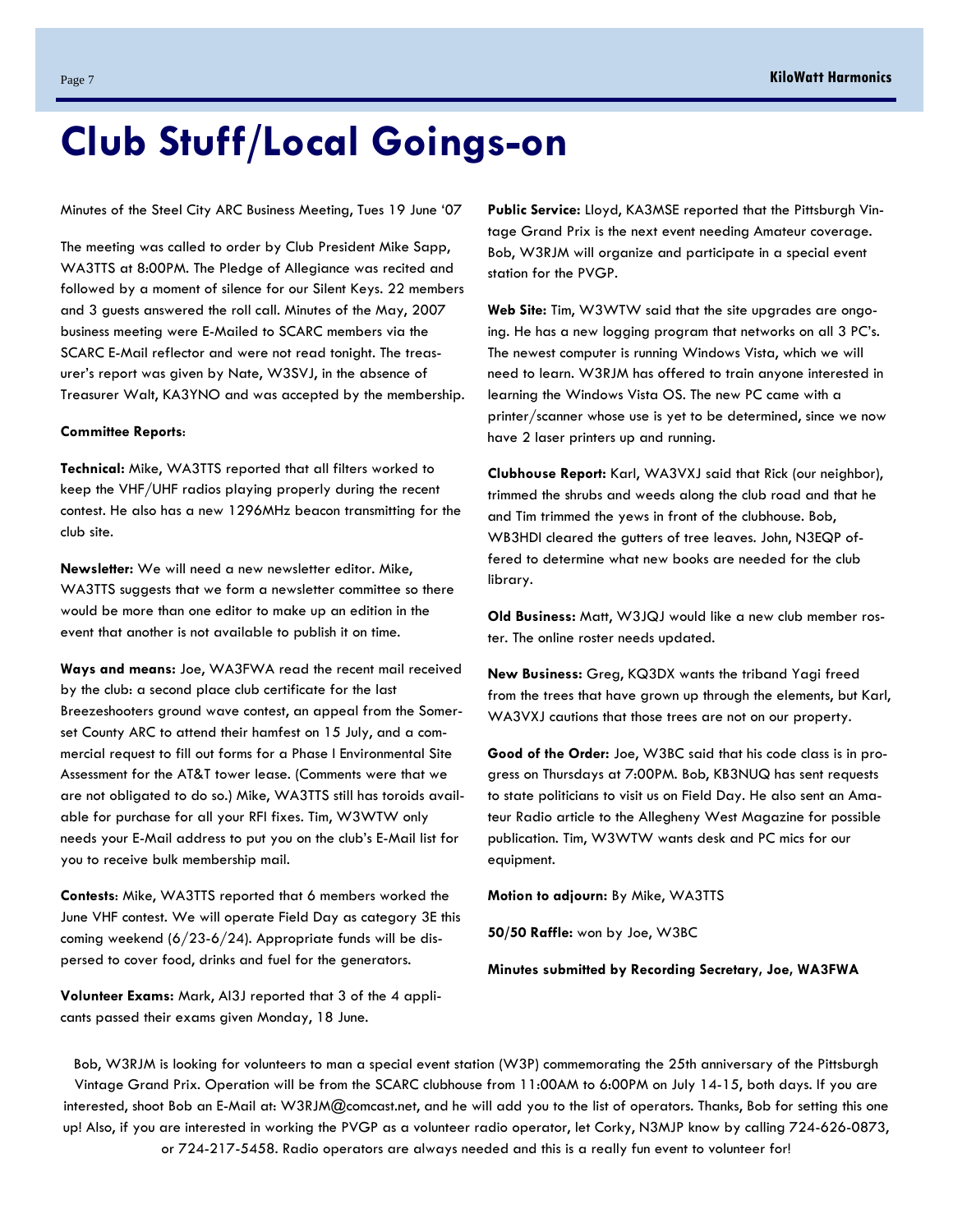# More Field Day Pics!

![](_page_7_Picture_1.jpeg)

Joe, WB3AGB and Doug, K3LAB getting off to a good start on 40M SSB on Saturday

Matt, W3JQJ getting ready to put some QSOs in the log

![](_page_7_Picture_4.jpeg)

Happy Birthday, Hams!!! The following celebrate birthdays this month:

David Havel, NO3K, 7/5 Dave Kosh, W3ZR, 7/7 Bonnie Wisniewski, N3RIZ, 7/8 Len Marino, W3LA, 7/8 Al Brunner, NU3S, 7/9 Frank Alston, W3TQN, 7/12 John Kuback, KA3BGT, 7/28 Joe Shupienis, W3BC, 7/29

John Van Horn, N3EKL, 7/23 Patty Dandrea, N3TFV, 7/24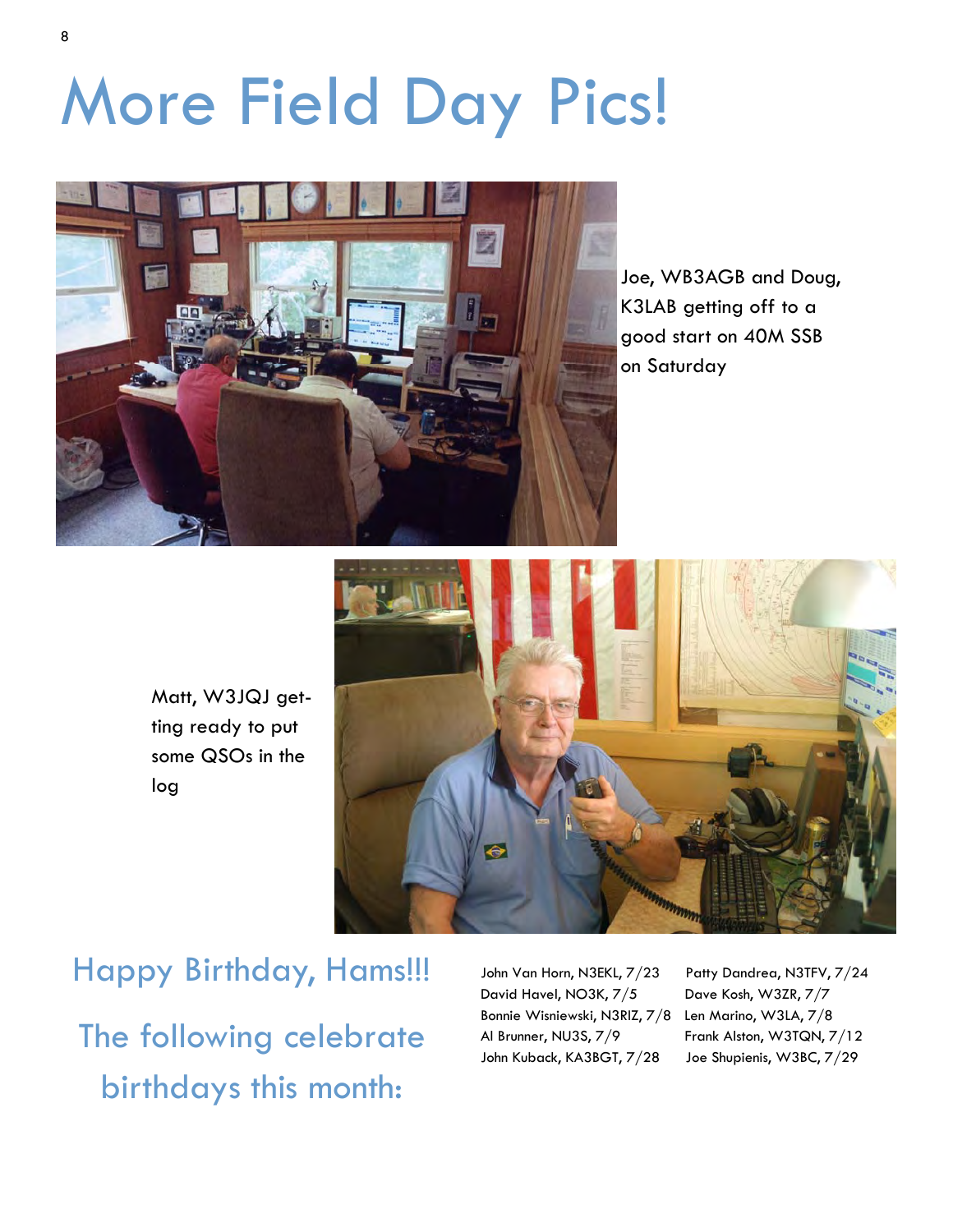# The Beginners Help Desk

While this feature may not be monthly, I'll try to run it as frequently as I can. Whether it is technical or operationoriented, we'll discuss things here that, hopefully, the new members/newly upgraded ops will find useful. Enjoy! Thanks/73, de KQ3DX

Our topic for our first installment: The Internet DX Cluster: What exactly is it??

Back in the good old days, before the days of the Internet, spotting DX was done (at least locally) on a 2M repeater frequency operated by the now-defunct Western PA. DX Association. (The WPADXA. You old-timers in the club, do you remember those days?) Then came packet radio, and with it the huge advancement in DX spotting, the DX Packet-Cluster. Operating at the-then blazing speed of 1200 Baud, it was a national network all interlinked together, so by simply watching your computer monitor, you'd instantly know where the DX was. It made working DX a breeze.

Nowadays, the radio DXClusters are slowly falling by the wayside, being replaced by the Internet DXCluster. Same concept as the 2M clusters but now it is all done on the Internet. But what exactly is it and how can I use it? Chances are, if you are running a computer with Windows XP on it, you already have the software necessary to access the DX Cluster network. It's a program called Microsoft Telnet, and is very simple to use. In Win XP, it is located in the Windows\System32 folder. (You can also do a search on your machine: simply search for "Telnet.exe".)

OK, now that you found it, open the program. At the prompt "Microsoft Telnet>", type in the letter 'O' for open, <enter>, then at the "to" prompt, type in the

address of the DX Cluster site. (I like the following: "DX.N3RA.COM" and K1TTT.NET) Type them in just as you see them (just one, not both), then press <enter>. If successful, you will receive a log-in message asking for your call. Type it in then <enter>. Now you should see a welcome message; you may also see a message asking you to type in your name, location, and your home node. Go ahead and do so. If you don't know your home node don't worry about it.

Now for the fun part. As ops spot DX all over the country, you'll see it scroll down your screen automatically. You'll see the DX stations call, the frequency they are operating on, and a brief message. (Their name, signal strength, and whether they are operating "split", among other stuff.) On the left hand side, you'll see the station that posted the spot. The following is a list of some of the more commonly used DXCluster commands:

SH/DX <enter>: this one will bring up a list of the last 25 or so DX spots.

SH/WWV <enter>: this one will bring up the last 25 or so solar conditions report broadcast over WWV .

SH/U <enter>: This one will show a list of all the users connected to the node you are connected to.

Also, typing HELP <enter> will bring up a list of all the different cluster commands.

 There's lots more commands than listed here, but I'm running out of space, and I wanted to tell you about another program. It is a free download, and it is called "The VE7CC DX Cluster". Check it out at their website, www.ve7cc.net. This is a much more user-friendly interface. All you have to do is click on the commands, and it is all done automatically for you. I can highly recommend this one for DX watching too. Either way you choose, it is free access to the DX Clusters. If you like it, consider sending in a donation to your favorite node to help support it.

One thing though; don't rely on the DXCluster to do your work. The best skill you can obtain in working DX is to listen, listen, LISTEN!! Too many guys today let the DX come to them. Don't fall into that habit. What fun is it to DX when all you do is set the program to set off an alarm when a new one shows up on the bands?? It is a wonderful tool to help you work the new ones, but don't become reliant on its use. Be the one that posts the spots, not the one who chases them. It's more fun that way!!

| *** Connected to: N3RA<br>Welcome to the N3RA AR-Cluster node Telnet port!<br>Please enter vour call: KO3DX                                                                                                                                                                                                                                                                                                 |                                                                                                                       |                                                                                                                    |  |  |  |
|-------------------------------------------------------------------------------------------------------------------------------------------------------------------------------------------------------------------------------------------------------------------------------------------------------------------------------------------------------------------------------------------------------------|-----------------------------------------------------------------------------------------------------------------------|--------------------------------------------------------------------------------------------------------------------|--|--|--|
| Hello Greg (KO3DX)<br>Welcome to the N3RA AR-Cluster Node in Youngstown, OH<br>Serving the North Coast Contesters, Northeastern OH, Western PA,<br>And the rest of the world via this Telnet Port & Vi <u>a RF on 147.55Mhz</u><br>The K8TME Hard Disk Failed<br>The K8TME PacketCluster Has Been Discontinued & Permanently Replaced By N3RA<br>WWV: SFI=71 A=4 K=2 NO STORMS ; NO STORMS 27-Jun-07 03:00Z |                                                                                                                       |                                                                                                                    |  |  |  |
| To set filters to just see spots from the US and Canada, do a<br>SET/FILTER K.VE/PASS (or see HELP FILTERS for more filter options)<br>Since Dec 2005 the N3RA node has processed 2.522.432 DX spots                                                                                                                                                                                                        |                                                                                                                       |                                                                                                                    |  |  |  |
| 93 nodes, 27 local / 536 total users<br>KO3DX de N3RA     27-Jun 0354Z  arc ><br>DX de W8FJ: 14004.7 EU1AJ<br>DX de OH6MSZ: 7057.0 CM6RCR<br>DX de 6I2EX: 14206.9 K4MHZ<br>DX de RZ10M: 14022.0 3B8CF<br>DX de W8FJ: 14002.9 LZ1MS<br>DX de K6RIM: 14003.1 LZ1MS<br>DX de VA6AN: 50145.0<br>KC0CF<br>DX de KA5DWI:<br>50125.0<br><b>WB6FFC</b>                                                              | Uptime 11 07:03<br>SERGE<br>ca dx<br>Mark<br>C <sub>0</sub><br><b>RUMEN</b><br>D033HT<>EN32<br>EM12JU <es>CN82PL</es> | EU 0355Z PA<br>CM 0356Z OH<br>K 0356Z XE<br>3B8 0357Z UA<br>TZ 03567 PA<br>LZ 0357Z CA<br>K 0358Z AB<br>K 0359Z TX |  |  |  |

Screenshot of the MS Telnet program connected to DXCluster node N3RA.com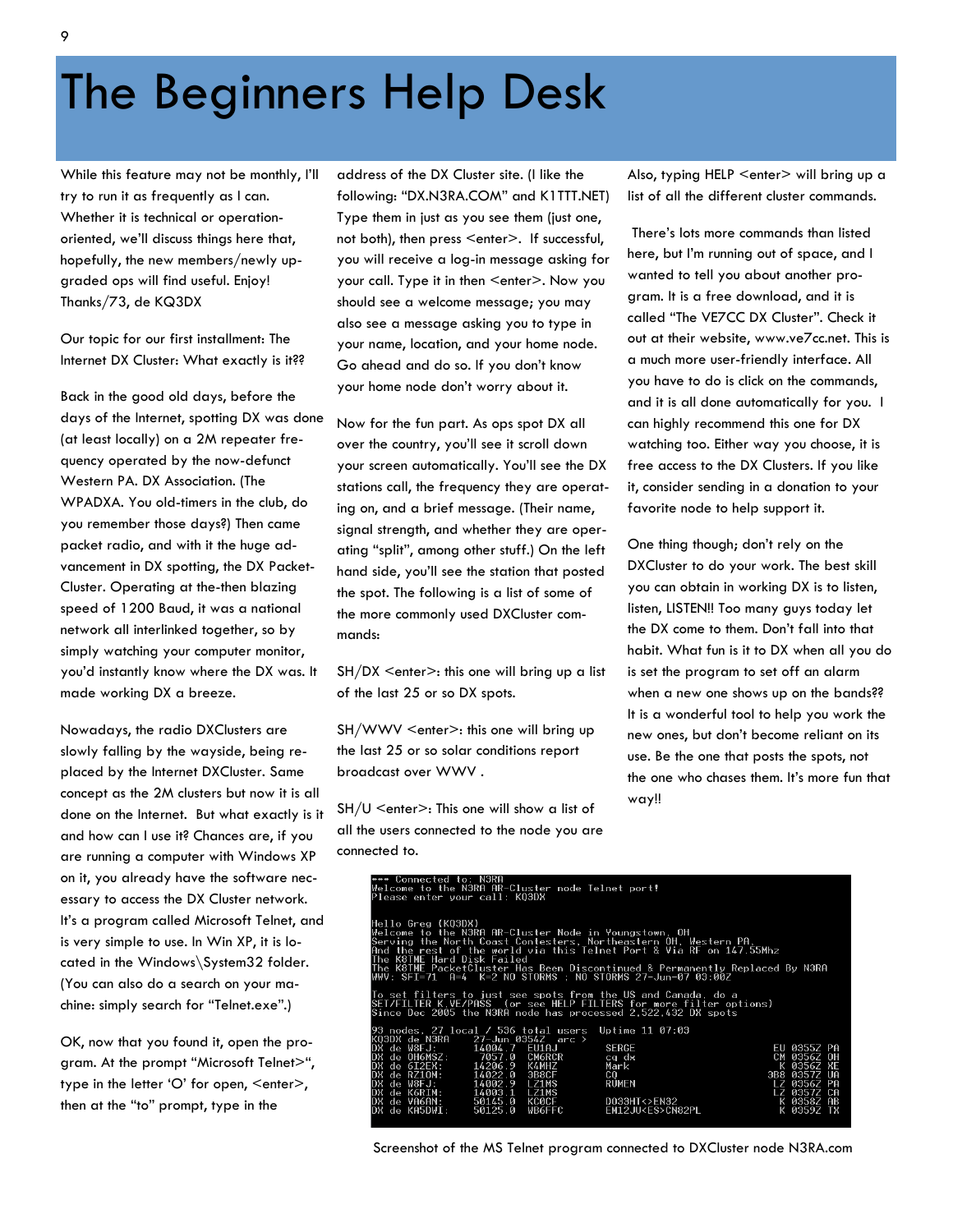# Late Breaking News

I kinda started this edition of the newsletter early, because I wanted to make sure I was familiar enough with the program, so I wouldn't be trying to learn it "under the gun" with a deadline approaching. So here is some more late breaking news that I simply did not have time to stick in the newsletter in the other appropriate columns. Like I said on page 1, bear with me as I tweak and fine-tune the format. Thanks/73 de KQ3DX.

# Western PA. Gets New SEC

#### July 1, 2007 **Bulletin from SM K3LBP:**

Well, I am pleased to announce that at long last we have a new Section Emergency Coordinator, Kathleen Peca, WY3R. This has not been an easy task -- hence the long time we've spent. We (Ralph,W3ZPI and myself) have spoken to several candidates, each well-qualified to be SEC.

In the end, though, it has to be my decision, as your Section Manager.

Kathleen (she distinctly prefers Kathleen to Kathy) brings so many unique qualities to the table, not least of which is a working knowledge of Section and District leadership learned through work as DEC for South-2, as well as EC for Blair Co.

I want to take this opportunity to thank each of the candidates for stepping forward, and I know I can count on your continued support. Please welcome Kathleen as our new SEC in Western Pennsylvania.

All reports which you have been sending to Ralph Ofchinik or myself should be sent to the new SEC, effective July 1, 2007. Kathleen's contact information is as follows:

Kathleen J. Peca, WY3R (E) RR 2 Box 22 Williamsburg, PA 16693-9618

County: Blair

Phone: (814) 832-2246 (After 7 p.m.)

Email: WY3R@aol.com or WY3R@arrl.net

73,

 Larry O'Toole, K3LBP WPA SM (From the ARRL Web WPA Section News Site)

## ARRL Atlantic Division Awards

The Atlantic Division Awards Committee is pleased to announce that the following awards have been named.

#### *AMATEUR OF THE YEAR*

The Atlantic Division Amateur of the Year is awarded to Luke Calianno N2GDU.

Luke has a rich history of helping new amateurs into the service. Luke is involved with amateur radio classes and VE sessions. He is usually the guiding force during any special event that his club hosts such as Field Day, ARRL VHF Contests and the Dunkirk Lighthouse/Lightship. In his position as President of the Town of Lancaster's Office of Emergency Management, Luke has been able to have the town's EMA office recognize the value of amateur radio, and also to support the Lancaster ARES group. He was able to encourage several members of the OEM to earn their amateur radio licenses. Luke is the net manager for our Monday night ARES net.

'If the door to the club house is open, you will find Luke standing in the doorway with the light on when you arrive.'

#### *TECHNICAL ACHIEVEMENT*

The Atlantic Division Technical Achievement Award is awarded to Jim Sanford WB4GCS. (Local boy makes good!!!!)

Jim was first licensed in the sixth grade and was a 1976 graduate of the US Naval Academy. While active in the Navy, he was active with Navy MARS stations both on ships and on shore. Jim was nominated for his involvement with the AMSAT program. He is currently serving as the Project Manager for the AMSAT OSCAR Eagle project. This project is the next generation high earth orbit satellite under construction now by AMSAT North America. Eagle will provide many services and reliable communications on bands not previously available and will build upon technology developed by AM-SAT-NA for use in P3E. Eagle is currently in development stage although the major components are finished and other components such as the software defined transponder have been demonstrated.

73, Bill Edgar N3LLR, Atlantic Division Director & Tom Abernethy W3TOM, Atlantic Division Vice-Director (From the ARRL Web WPA Section News Site)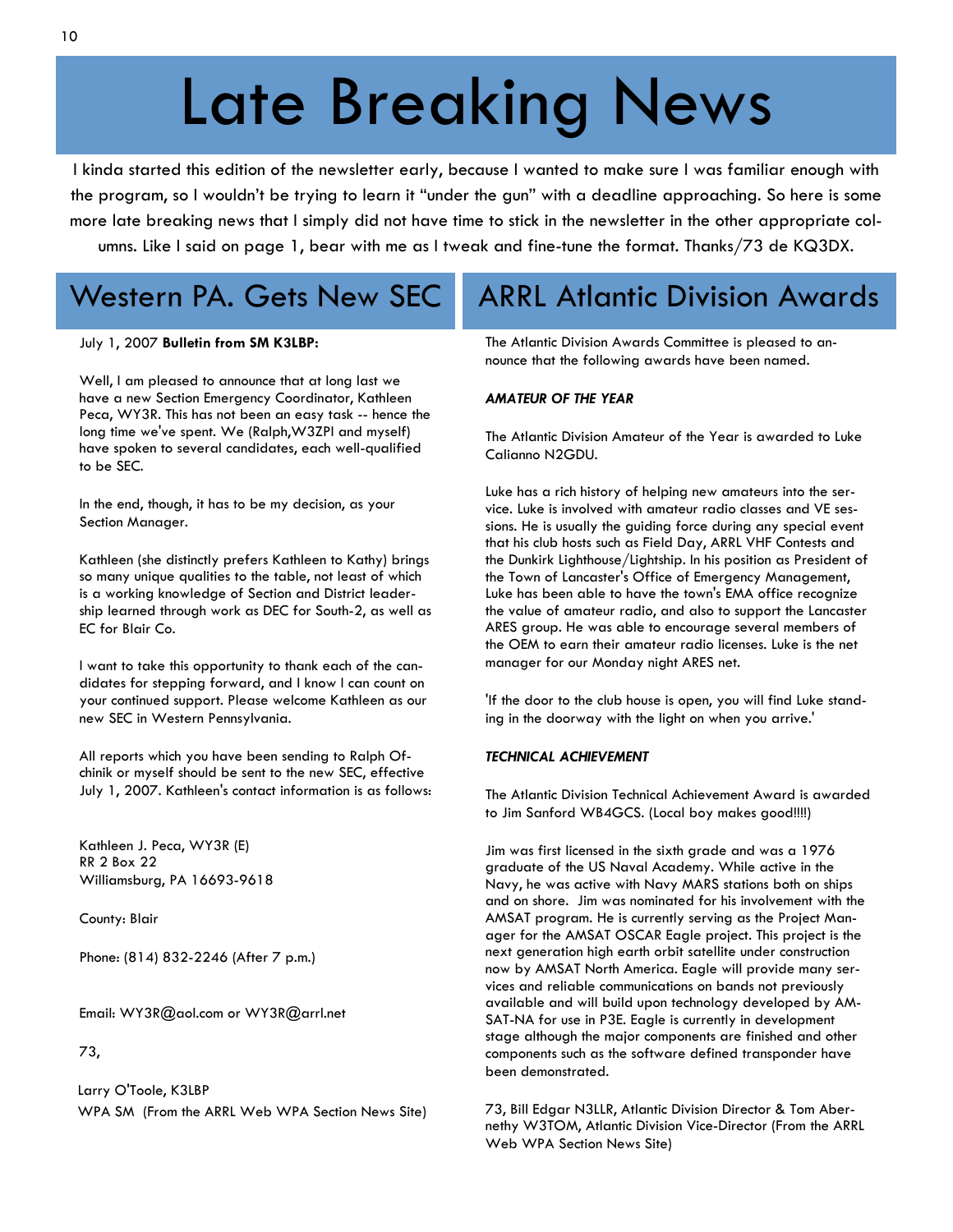# More Late Breaking News (Continued)

**Please keep Dale, WB3CRC and Billy, N3VEF in your thoughts and prayers as they are recuperating from various hospital stays/procedures. Get well quick, guys!! We'll see you soon at the clubhouse!!!** 

### Western PA Section Convention

The ARRL Western PA. Section Convention is tentatively scheduled for August 26th, in New Kensington. Now I have not confirmed this, but as far as I know, the only hamfest in New Kensington on August 26 is the Skyview Swap ' Shop Hamfest. (The Convention date is awaiting ARRL Executive Approval, also.) It will be held at the Skyview Radio Society clubhouse grounds. 2335 Turkey Ridge Road, New Kensington, PA. 15068. Talk-in will be on 146.640MHz, PL 131.8. For more info, shoot Mac Laing an E-Mail at: maclaing@comcast.net.

## And In The World Of DX……..

Be on the lookout for 1A0KM, the Sovereign Military Order of Malta. A rare DXCC entity that is activated frequently, it ALWAYS attracts a lot of attention when it is on the air. They'll be on from July 12 to July 22. Look for activity on SSB as well as CW. QSL goes to IK0FTA and LOTW.

CE1VIL, Claudio, will be signing 3G100S from Chile to commemorate the 100th anniversary of Scouting. QSL goes to XQ1KY direct or via the buro. For more info check the website: www.ce1rkv.cl

 UA9, Asiatic Russia: Will be activated by Gerhard, DL6XK. The callsign will be UA9CXK from Sverdlovsk. He'll be there until 15 July. QSL via DL6XK or via the buro.

# Atlantic Division Survey Program

QSL info: BS7H via KU9C, N8S via YT1AD, 5W5AA (The N8S guys) via YZ7AA, 5A7A via DL9USA, OJ0VR via OH1VR, UA9CXK via DL6XK, YA/9A4ZD via home call

We've added survey software to better understand Atlantic Division member views. We plan on doing frequent surveys to get viewpoints of ARRL 'members only' on various topics. Results from these surveys will be an important source of information used in representing the Atlantic Division membership.

To validate the responses, the survey will ask for your email address.

*Please use only your ARRL.NET address. Only email addresses with ARRL.NET as the domain will be counted in the survey.* All other email domains will be excluded. If you are an ARRL member and do not have your ARRL.NET email address, you can activate it by going to the following URL:

http://www.arrl.org/members-only/memdata.html?modify=1 Then click on modify Member Data. The member email option should be at the bottom of the page.

This second survey is being done in conjunction with the members of the Delta Division and the Great Lakes Division. The survey will close on July 17, 2007 at 23:59. Information derived from this second survey will be used as data for the July 2007 ARRL Board meeting this month. This survey is important -- please participate!

The survey site is located at: http://www.bestvote.org/phpQ/fillsurvey.php?sid=11

73, Bill Edgar, N3LLR & Tom Abernathy, W3TOM, Atlantic Division Vice Director (From The ARRL Atlantic Division Newsletter)

## 1296MHz Beacon activated from clubhouse site

Mike, WA3TTS, has a new 1296MHz CW beacon operational from the clubhouse. With a power output of 50mw at the antenna, it has been heard as far away as New Castle, and Connellsville, PA. The antenna is an Alford slot antenna, which is a 5dbi horizontal omni antenna made from a piece of 1.125inch dia. copper pipe with a slot cut along its length. It is 10/8 wave long and fed at the center of the slot with a 200 ohm 4:1 Teflon coax balun.

The frequency is 1296.268~270MHz. There is some slow frequency drift due to temperature changes in the repeater room. Mike says that will be minimized when he gets a crystal oven online and operational. He also plans on adding an amplifier in the 1 to 10 watt range. The beacon CW message is as follows:

VVV VVV E T PHONE HOME VVV VVV DE W3KWH W3KWH EN90WK EN90WK VVV followed by a 5 second carrier. Reception reports appreciated at: WA3TTS@W3KWH.com (Thanks to WA3TTS for the info)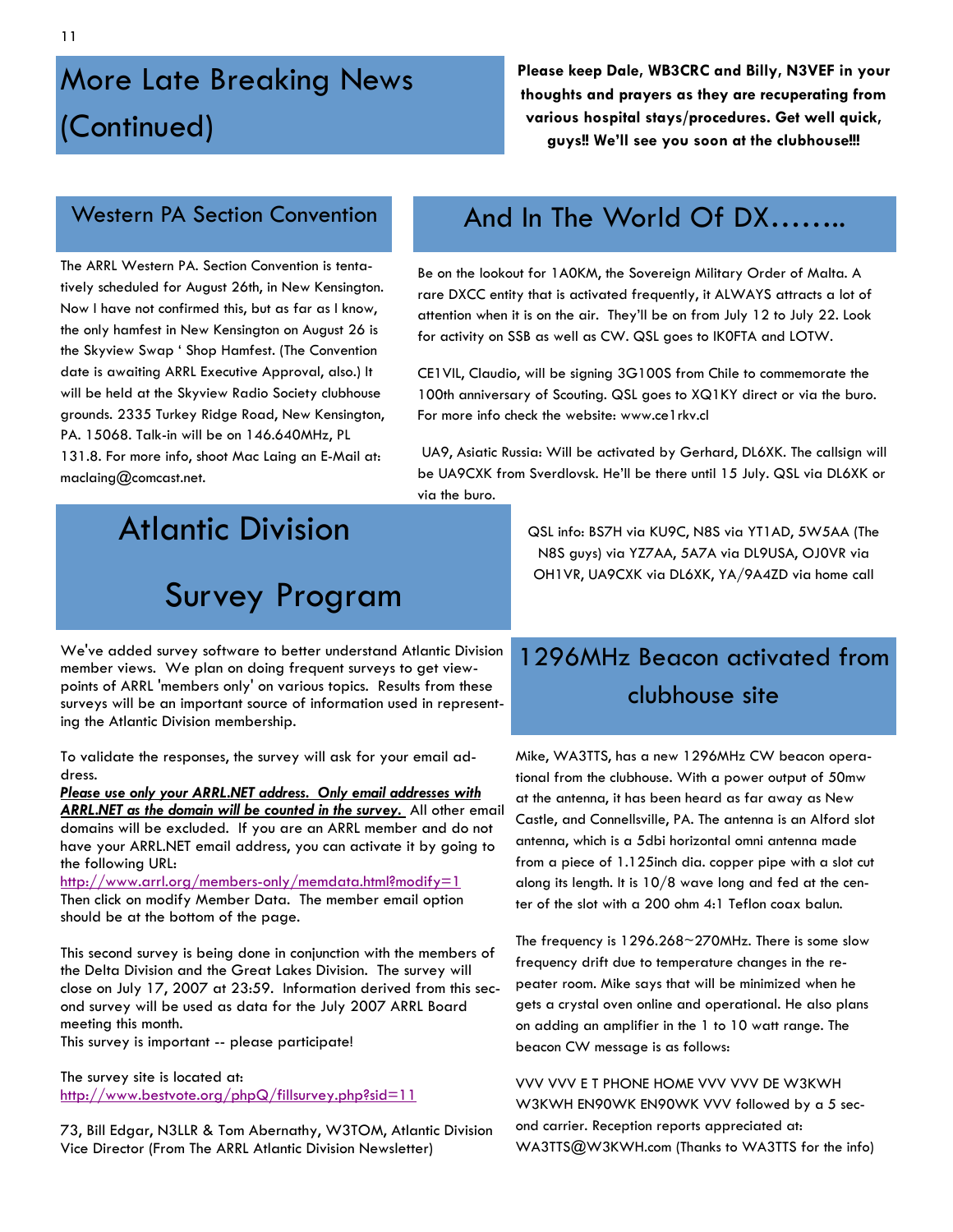![](_page_11_Picture_0.jpeg)

Congratulations Kurtie. A lot of hard work over a lot of years and you did it.

### GOOD FOR YOU!

At the SCARC April meeting

"Are you talkin' to me?"

"Yea, I'm an EXTRA and don't you forget it . . . . . EVER!"

We won't partner, we won't . . . . ever!

![](_page_11_Picture_7.jpeg)

*In every age "the good old days" were a myth. No one ever thought they were good at the time. For every age has consisted of crises that seemed intolerable to the people who lived through them.* 

> For some of us though, these **ARE** "*the good old days*." I luff dis kuntry! By Nathan Firestone, W3SVJ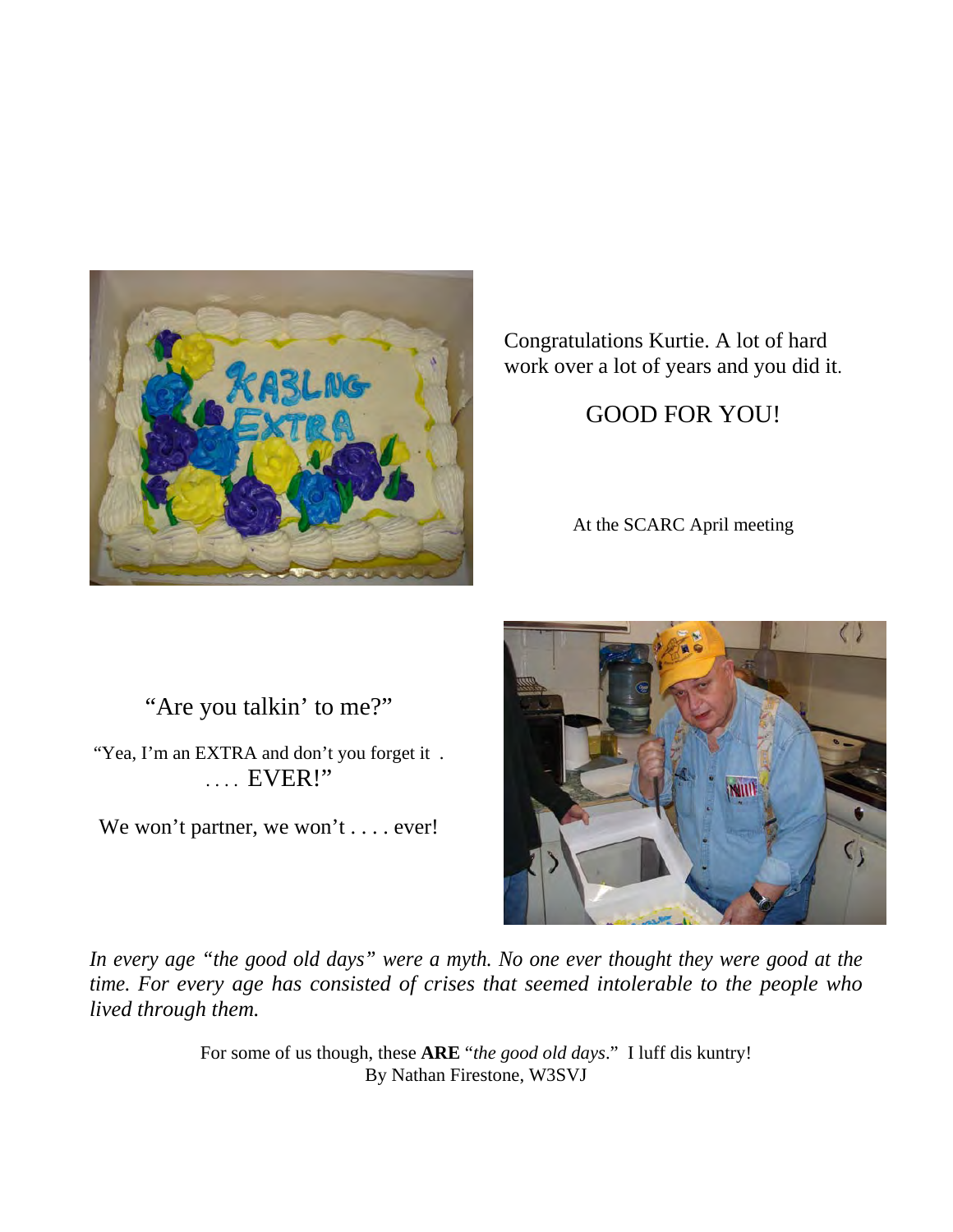### Reminiscing Dayton 2007

![](_page_12_Picture_1.jpeg)

We had the pleasure too of crossing paths with another long time DX member, Bill Boehmer. Bill has been in Deep Creek MD for . . . 20 years?

He held a private pilots license as well as being a being certified in gliders. He has given up the powered airplane but still holds glider ticket and flies his glider plane, weather permitting!

An old Dayton connection from the 70s when Bill still resided in the Carnegie area was the "shuttle" airplane rides to the Hamfest. Bill, his son Bob, WB3FXC; Joe, FWA and various others at various times would take the Dayton ride in Bill's 4 place plane. Is that class or what? Today Bill is back to playing clarinet in a Dixie Land band and concert band and an "oompha" band. An activity he gave 55 or more years ago when he was a music major at "Carnegie Tech."

![](_page_12_Picture_5.jpeg)

*It was, as usual, a real treat to join Mike and his pals a the Barnsider restaurant. Although most of the folks are from the Minneapolis area we felt quite "at home" with them and picked up the conversations from last years gathering, hams can do that. As the photo reveals Michael was in good spirits and probably was laughing as one of his own corny jokes.* 

*Considering that he was an intensive care patient for more than two weeks and that he was unconscious for most of that this meeting was extra special. Bacterial pneumonia is what got him and the MDs had a tough time fine tuning the anti-biotic for.* 

*But it worked and, thankfully, here is Michael.*

![](_page_12_Picture_9.jpeg)

He quit the artistic stuff to join in the family "Heating/ Cooling" business. The trucks are still out there A really nice visit with an old friend.

We hoisted a few in remembrance of Lenny and Ellis and . . . guys that we shared the Dayton experience with more than 30 years ago. *Reminiscing is fun!* 

"Uhh, Daaay ton good, vaaary good."

Two SCARC stalwart traditionalists after a hearty meal at the "Shukin' Shack.

A little too much clam sauce?

Story & fotos by W3SVJ, camera by SONY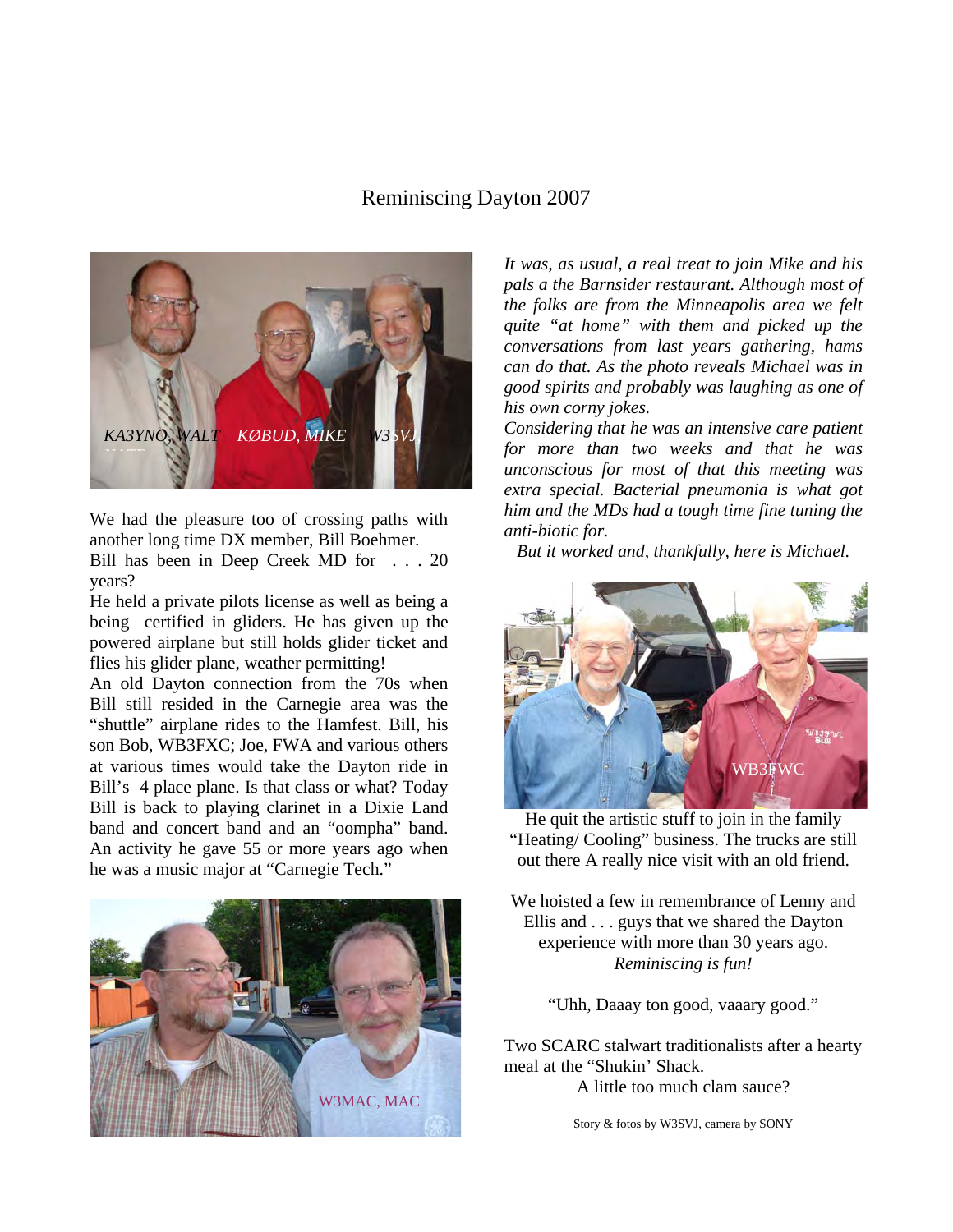![](_page_13_Picture_0.jpeg)

# **July 2007**

| <b>Sunday</b>                                                                                                                                     | <b>Monday</b>  | <b>Tuesday</b>                                                                           | <b>Wednesday</b>               | <b>Thursday</b>                             | <b>Friday</b>   | <b>Saturday</b>                                                                                                                                                                                             |
|---------------------------------------------------------------------------------------------------------------------------------------------------|----------------|------------------------------------------------------------------------------------------|--------------------------------|---------------------------------------------|-----------------|-------------------------------------------------------------------------------------------------------------------------------------------------------------------------------------------------------------|
| RAC Canada Day<br>Contest                                                                                                                         | $\overline{2}$ | 3<br><b>Skyview Business</b><br><b>Meeting</b>                                           | 4<br><b>Independence Day</b>   | 5<br><b>WACOM Meeting</b>                   | 6               | 7                                                                                                                                                                                                           |
| $\overline{8}$<br><b>North Hills ARC</b><br><b>Hamfest</b>                                                                                        | $\overline{9}$ | 10<br><b>Foothills ARC</b><br><b>Meeting</b>                                             | 11<br><b>SCARC Social Nite</b> | 12<br><b>WASH Business</b><br>meeting       | $\overline{13}$ | 14<br><b>NW PA Hamfest-</b><br><b>Wattsburg Wireless</b><br>& Union City<br><b>Wireless</b><br><b>Associations</b><br>Pgh. Vintage Grand<br>Prix<br><b>IARU HF Contest</b><br><b>PVGP SE Station</b><br>W3P |
| $\overline{15}$<br><b>Somerset ARC</b><br><b>Hamfest</b><br>Pgh. Vintage Grand<br>Prix<br><b>IARU HF Contest</b><br><b>PVGP SE Station</b><br>W3P | 16             | 17<br><b>SCARC Business</b><br>Meeting 8:00PM<br><b>Two Rivers ARC</b><br><b>Meeting</b> | 18                             | 19<br><b>WASH VE Test</b><br><b>Session</b> | 20              | 21<br>CQ WW VHF<br><b>Contest</b><br><b>North American</b><br><b>RTTY QSO Party</b>                                                                                                                         |
| 22<br><b>Parent's Day</b><br>CQ WW VHF<br><b>Contest</b><br><b>North American</b><br><b>RTTY QSO Party</b>                                        | 23             | 24                                                                                       | 25<br><b>SCARC Social Nite</b> | 26                                          | 27              | 28<br><b>RSGB IOTA Contest</b><br><b>WASH Club</b><br><b>Breakfast</b>                                                                                                                                      |
| 29<br><b>RSGB IOTA Contest</b>                                                                                                                    | 30             | $\overline{31}$                                                                          |                                |                                             |                 |                                                                                                                                                                                                             |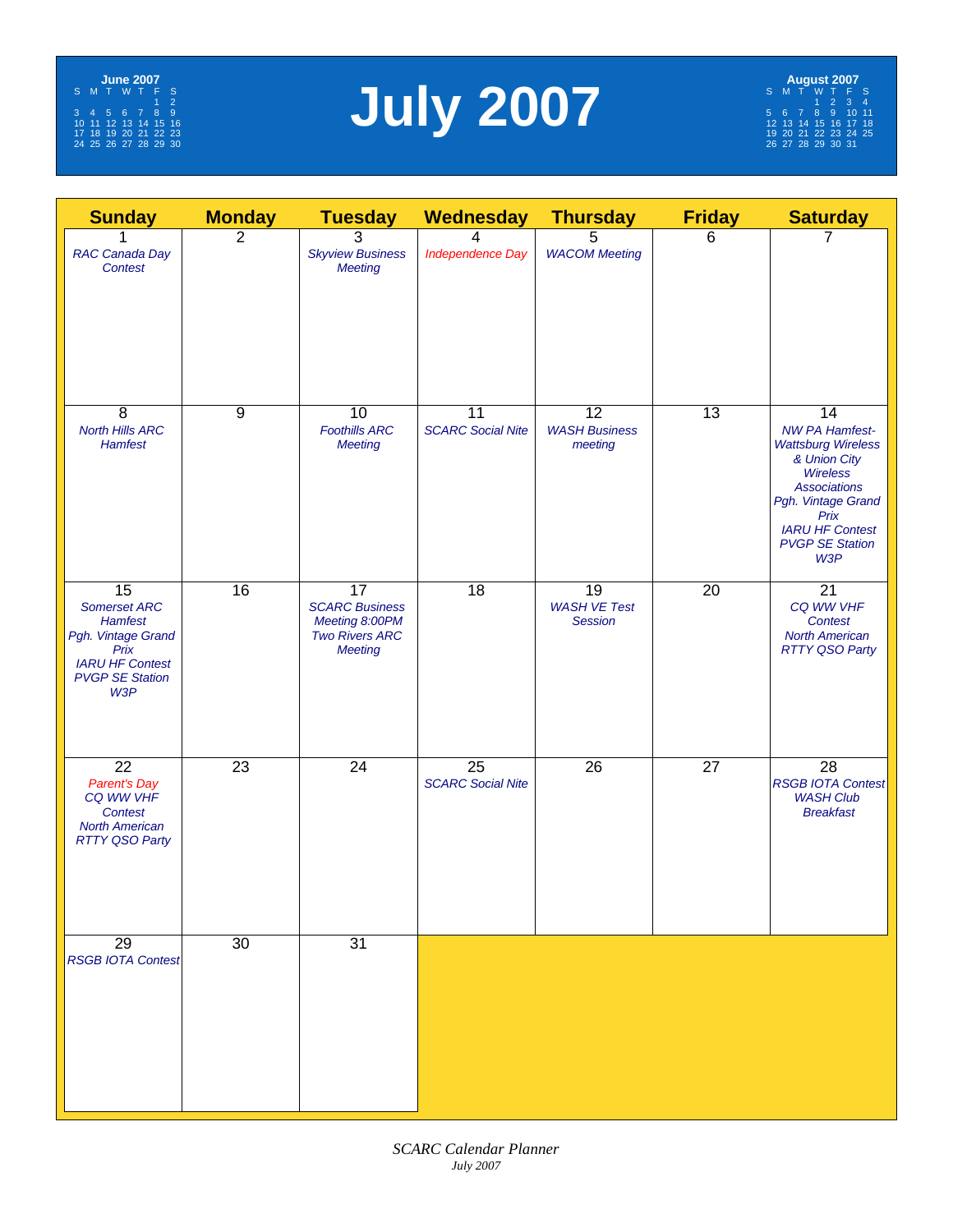![](_page_14_Picture_0.jpeg)

# **August 2007**

**September 2007**<br>
S M T W T F S<br>
2 3 4 5 6 7 8<br>
9 10 11 12 13 14 15<br>
16 17 18 19 20 21 22<br>
23 24 25 26 27 28 29<br>
30

| <b>Sunday</b><br><b>Service Service</b>                                                              | <b>Monday</b>                                                    | <b>Tuesday</b>                                                                                                 | <b>Wednesday</b>                                                                                        | <b>Thursday</b>                             | <b>Friday</b>   | <b>Saturday</b>                                                           |
|------------------------------------------------------------------------------------------------------|------------------------------------------------------------------|----------------------------------------------------------------------------------------------------------------|---------------------------------------------------------------------------------------------------------|---------------------------------------------|-----------------|---------------------------------------------------------------------------|
|                                                                                                      |                                                                  |                                                                                                                | <b>SCARC Social Nite</b><br><b>Allegheny County</b><br><b>ARES Net 147.09</b><br>9PM                    | 2<br><b>WACOM Meeting</b>                   | 3               | 4<br>European HF<br>Championship<br><b>North American CW</b><br>QSO Party |
| 5<br><b>North American CW</b><br>QSO Party<br><b>SARL HF Contest</b>                                 | 6<br><b>BreezeShooters</b><br>Net 28.480MHz<br>9PM               | $\overline{7}$<br><b>Skyview Business</b><br><b>Meeting</b>                                                    | 8<br><b>SCARC Social Nite</b><br><b>Allegheny County</b><br><b>ARES Net 147.09</b><br>9PM               | 9<br><b>WASH Business</b><br><b>Meeting</b> | 10              | 11<br><b>WAE CW Contest</b>                                               |
| $\overline{12}$<br><b>WAE CW Contest</b>                                                             | $\overline{13}$<br><b>BreezeShooters</b><br>Net 28.480MHz<br>9PM | $\overline{14}$                                                                                                | $\overline{15}$<br><b>SCARC Social Nite</b><br><b>Allegheny County</b><br><b>ARES Net 147.09</b><br>9PM | $\overline{16}$                             | $\overline{17}$ | $\overline{18}$                                                           |
| $\overline{19}$                                                                                      | $\overline{20}$<br><b>BreezeShooters</b><br>Net 28.480MHz<br>9PM | $\overline{21}$<br><b>SCARC Business</b><br><b>Meeting</b><br><b>Two Rivers ARC</b><br><b>Business Meeting</b> | $\overline{22}$<br><b>Allegheny County</b><br><b>ARES Net 147.09</b><br>9PM                             | $\overline{23}$                             | $\overline{24}$ | $\overline{25}$<br><b>WASH Club</b><br><b>Breakfast</b>                   |
| $\overline{26}$<br>Skyview Swap 'n<br><b>Shop Hamfest</b><br><b>ARRL WPA Section</b><br>Convention?? | $\overline{27}$<br><b>BreezeShooters</b><br>Net 28.480MHz<br>9PM | $\overline{28}$                                                                                                | $\overline{29}$<br><b>SCARC Social Nite</b><br><b>Allegheny County</b><br>ARES Net 147.09<br>9PM        | 30                                          | $\overline{31}$ |                                                                           |